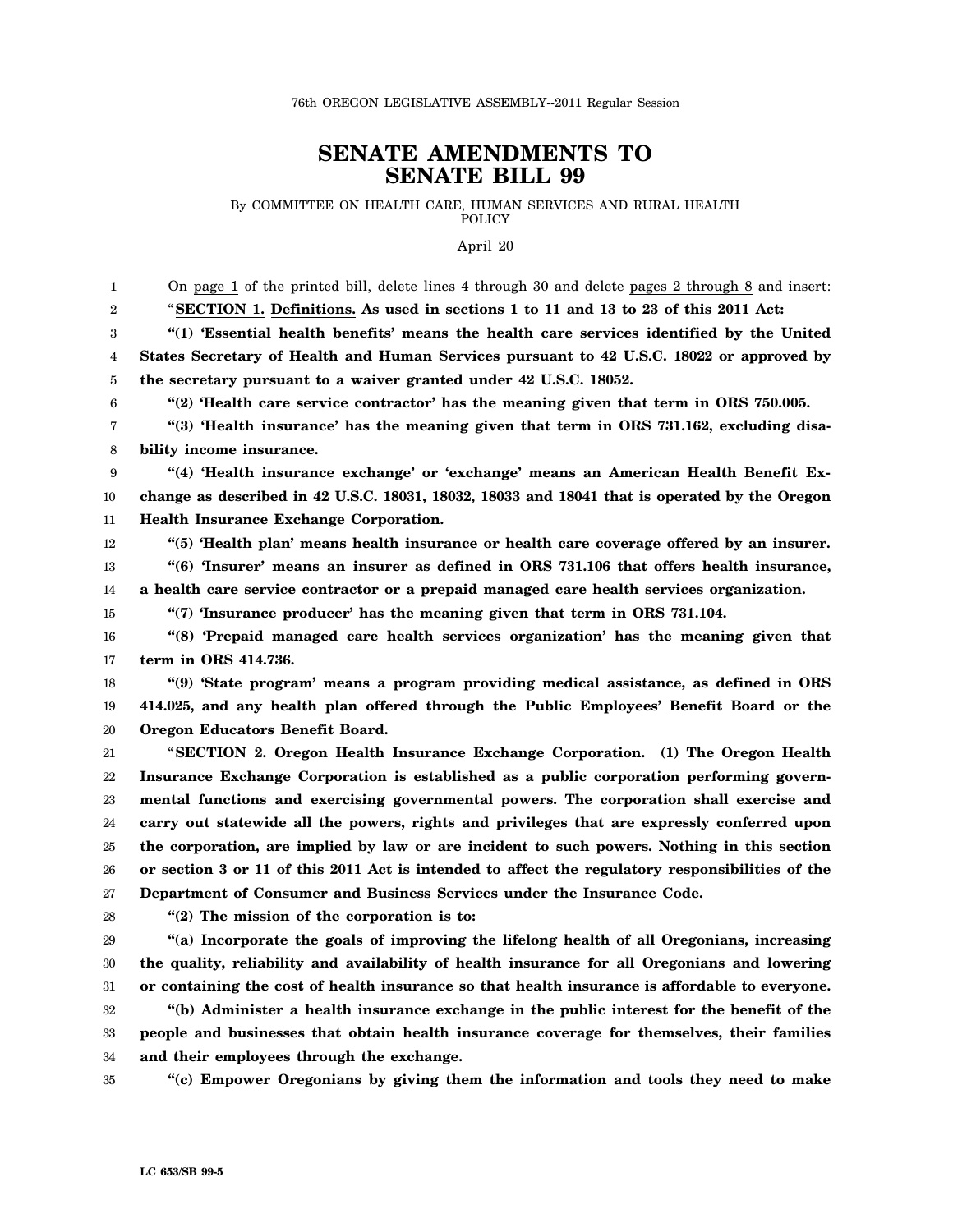1 **health insurance choices that meet their needs and values.**

2 3 4 **"(d) Improve health care quality and public health, mitigate health disparities linked to race, ethnicity, primary language and similar factors, control costs and ensure access to affordable, equitable and high-quality health care throughout this state.**

- 5 **"(e) Be accountable to the public.**
- 6 **"(f) Encourage the development of new health insurance products that offer innovative:**
- 7 **"(A) Benefit packages for the coverage of health care services;**
- 8 **"(B) Health care delivery systems; and**
- 9 **"(C) Payment mechanisms.**

10 11 "**SECTION 3. Oregon Health Insurance Exchange Corporation duties, powers and functions. (1) The duties of the Oregon Health Insurance Exchange Corporation are to:**

12 13 **"(a) Administer a health insurance exchange in accordance with federal law to make qualified health plans available to individuals and groups throughout this state.**

14 15 16 **"(b) Provide information in writing, through an Internet-based clearinghouse and through a toll-free telephone line that will assist individuals and small businesses in making informed health insurance decisions, including:**

17 18 **"(A) The grade of each health plan as determined by the corporation and the grading criteria that were used;**

19 **"(B) Quality and enrollee satisfaction ratings; and**

20 21 **"(C) The comparative costs, benefits, provider networks of health plans and other useful information.**

22 23 24 **"(c) Establish and make available an electronic calculator that allows individuals and employers to determine the cost of coverage after deducting any applicable tax credits or cost-sharing reduction.**

25 26 27 28 **"(d) Using procedures approved by the corporation's board of directors and adopted by rule by the corporation under section 11 of this 2011 Act, screen, certify and recertify health plans as qualified health plans according to federal and state standards and ensure that qualified health plans provide choices of coverage.**

29 30 31 **"(e) Decertify or suspend, in accordance with ORS chapter 183, the certification of health plans that fail to meet federal and state standards in order to exclude them from participation in the exchange.**

32 33 **"(f) Promote fair competition of carriers participating in the exchange by certifying multiple health plans as qualified under section 11 of this 2011 Act.**

34 35 **"(g) Grade health plans in accordance with criteria established by the United States Secretary of Health and Human Services and by the corporation.**

36 37 **"(h) Establish open and special enrollment periods for all enrollees, and monthly enrollment periods for Native Americans in accordance with federal law.**

38 39 40 **"(i) Assist individuals and groups to enroll in qualified health plans, including defined contribution plans as defined in section 414 of the Internal Revenue Code and, if appropriate, collect and remit premiums for such individuals or groups.**

41 42 43 **"(j) Facilitate community-based assistance with enrollment in qualified health plans by awarding grants to entities that are certified as navigators as described in 42 U.S.C. 18031(i). "(k) Provide information to individuals and employers regarding the eligibility require-**

44 45 **ments for state medical assistance programs and assist eligible individuals and families in applying for and enrolling in the programs.**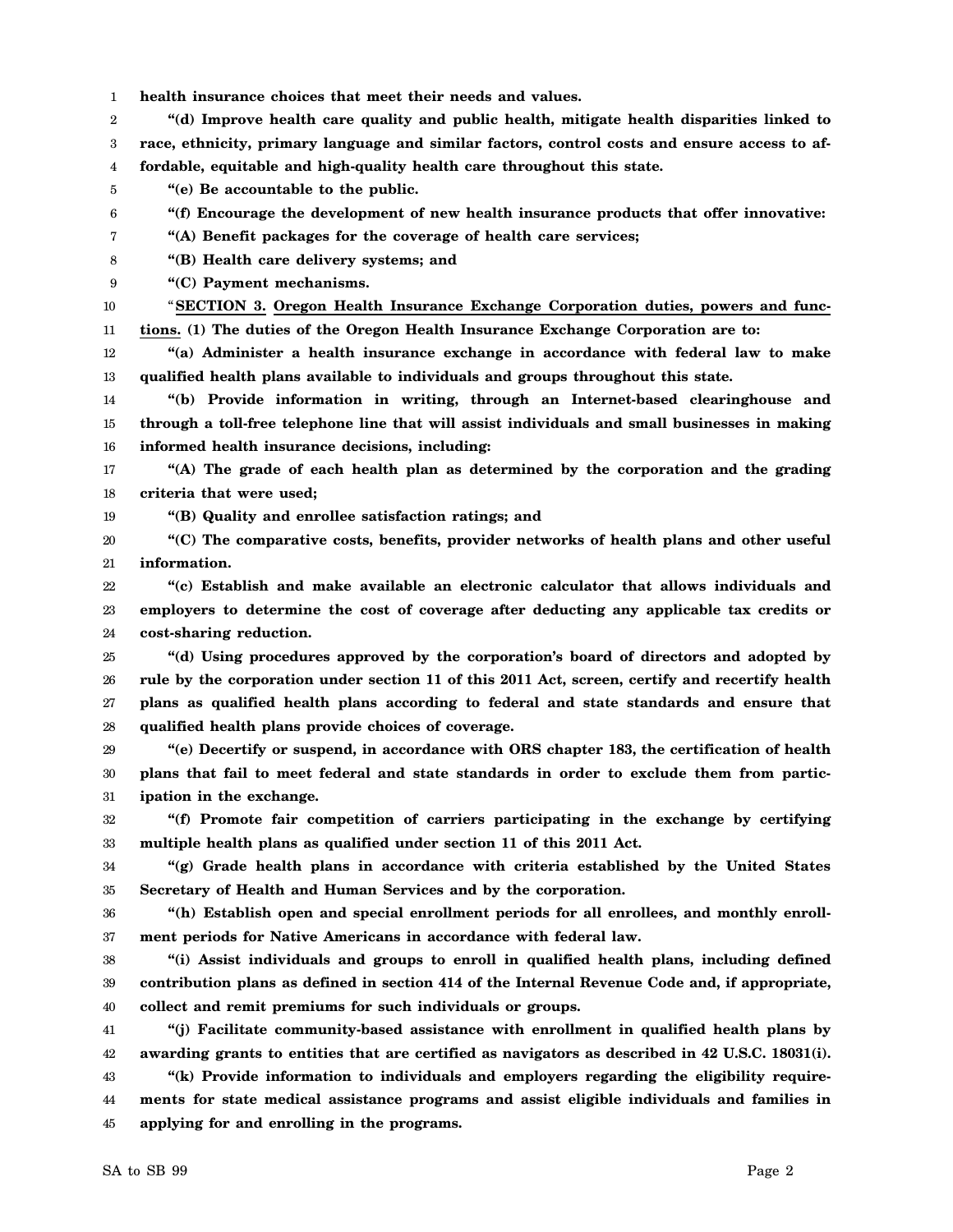1 2 3 4 5 6 7 8 9 10 11 12 13 14 15 16 17 18 19 20 21 22 23 24 25 26 27 28 29 30 31 32 33 34 35 36 37 38 39 40 41 42 43 44 45 **"(L) Provide employers with the names of employees who end coverage under a qualified health plan during a plan year. "(m) Certify the eligibility of an individual for an exemption from the individual responsibility requirement of section 5000A of the Internal Revenue Code. "(n) Provide information to the federal government necessary for individuals who are enrolled in qualified health plans through the exchange to receive tax credits and reduced cost-sharing. "(o) Provide to the federal government: "(A) Information regarding individuals determined to be exempt from the individual responsibility requirement of section 5000A of the Internal Revenue Code; "(B) Information regarding employees who have reported a change in employer; "(C) Information regarding individuals who have ended coverage during a plan year; and "(D) Any other information necessary to comply with federal requirements. "(p) Take any other actions necessary and appropriate to comply with the federal requirements for a health insurance exchange. "(q) Work in coordination with the Oregon Health Authority, the Oregon Health Policy Board and the Department of Consumer and Business Services in carrying out its duties. "(2) The corporation may sue and be sued. "(3) The corporation may: "(a) Acquire, lease, rent, own and manage real property. "(b) Construct, equip and furnish buildings or other structures as are necessary to accommodate the needs of the corporation. "(c) Purchase, rent, lease or otherwise acquire for the corporation's use all supplies, materials, equipment and services necessary to carry out the corporation's duties. "(d) Sell or otherwise dispose of any property acquired under this subsection. "(4) Any real property acquired and owned by the corporation under this section shall be subject to ad valorem taxation. "(5) The corporation may adopt rules necessary to carry out its mission, duties and functions.** "**SECTION 4. Board of directors; appointment; membership; removal of members. (1) The Oregon Health Insurance Exchange Corporation shall be governed by a board of directors consisting of two ex officio members and seven members who are appointed by the Governor and subject to confirmation by the Senate in the manner prescribed by ORS 171.562 and 171.565. "(2) The ex officio voting members of the board are: "(a) The Director of the Oregon Health Authority or the director's designee; and "(b) The Director of the Department of Consumer and Business Services or the director's designee. "(3)(a) The term of office of each member who is not an ex officio member is four years. The Governor may remove any member at any time for incompetence, neglect of duty or malfeasance in office, after notice and a hearing that shall be open to the public, but the Governor may not remove more than three members within any four-year period except for corrupt conduct in office. "(b) Before the expiration of the term of a member who is not an ex officio member, the Governor shall appoint a successor whose term begins on January 1 next following. A mem-**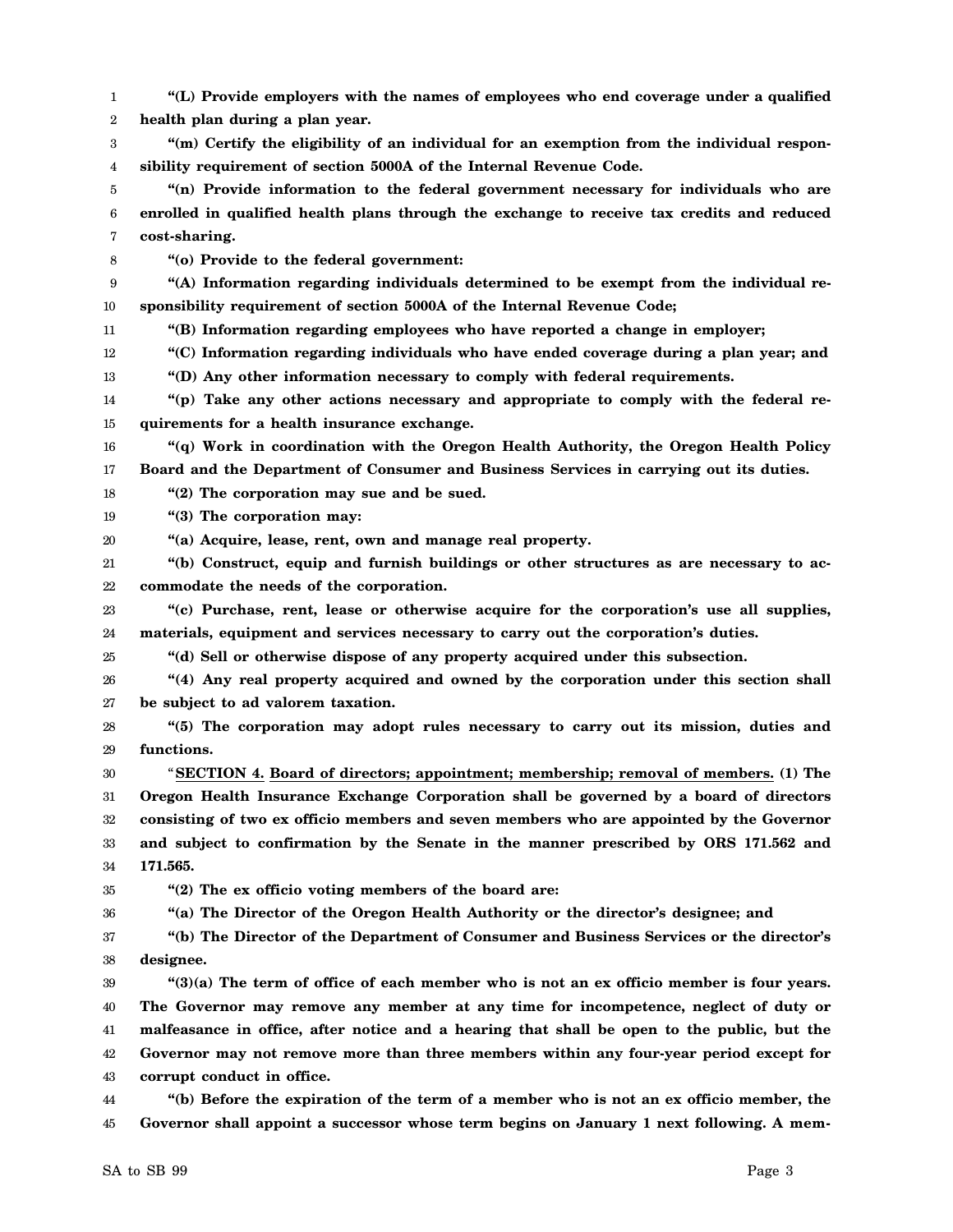1 2 3 4 5 6 7 8 9 10 11 12 13 14 15 16 17 18 19 20 21 22 23 24 25 26 27 28 29 30 31 32 33 34 35 36 37 38 39 40 41 42 43 44 **ber who is not an ex officio member is eligible for no more than two reappointments. If there is a vacancy for any cause, the Governor shall make an appointment to become immediately effective for the unexpired term. "(4) The members who are not ex officio members must be individuals who: "(a) Are United States citizens and residents of the State of Oregon; "(b) Have demonstrated professional and community leadership skills and experience; "(c) To the greatest extent practicable, represent the geographic, ethnic, gender, racial and economic diversity of this state; and "(d) Subject to subsections (5) and (6) of this section, collectively offer expertise, knowledge and experience in individual insurance purchasing, business, finance, sales, health benefits administration, individual and small group health insurance and use of the health insurance exchange. "(5) No more than two of the members who are not ex officio members may be individuals who are: "(a) Employed by, consultants to or members of a board of directors of: "(A) An insurer or third party administrator; "(B) An insurance producer; or "(C) A health care provider, health care facility or health clinic; "(b) Members, board members or employees of a trade association of: "(A) Insurers or third party administrators; or "(B) Health care providers, health care facilities or health clinics; or "(c) Health care providers, unless they receive no compensation for rendering services as health care providers and do not have ownership interests in professional health care practices. "(6)(a) At least two of the members who are not ex officio members shall be consumer members. "(b) One consumer member must be an individual consumer purchasing a qualified health plan through the exchange. "(c) One consumer member must be a small business employer purchasing a qualified health plan through the exchange. "(7) The board of directors shall adopt a formal business plan for the corporation, which shall include a plan for developing metrics to measure customer service and provider satisfaction, and shall establish the policies for the operation of the exchange, consistent with state and federal law.** "**SECTION 5. Transition and implementation. (1) Notwithstanding the term of office specified by section 4 of this 2011 Act, of the members first appointed to the Oregon Health Insurance Exchange Corporation board of directors who are not ex officio members: "(a) Two shall serve for terms ending December 31, 2013. "(b) Two shall serve for terms ending December 31, 2014. "(c) Three shall serve for terms ending on the earlier of four years after appointment or December 31, 2015. "(2) Notwithstanding section 4 (6) of this 2011 Act, until qualified health plans become available for purchase through the health insurance exchange, the consumer members shall be individuals or small business employers that will be eligible under section 11 (1) of this**

**2011 Act to purchase qualified health plans through the exchange. One of the consumer**

45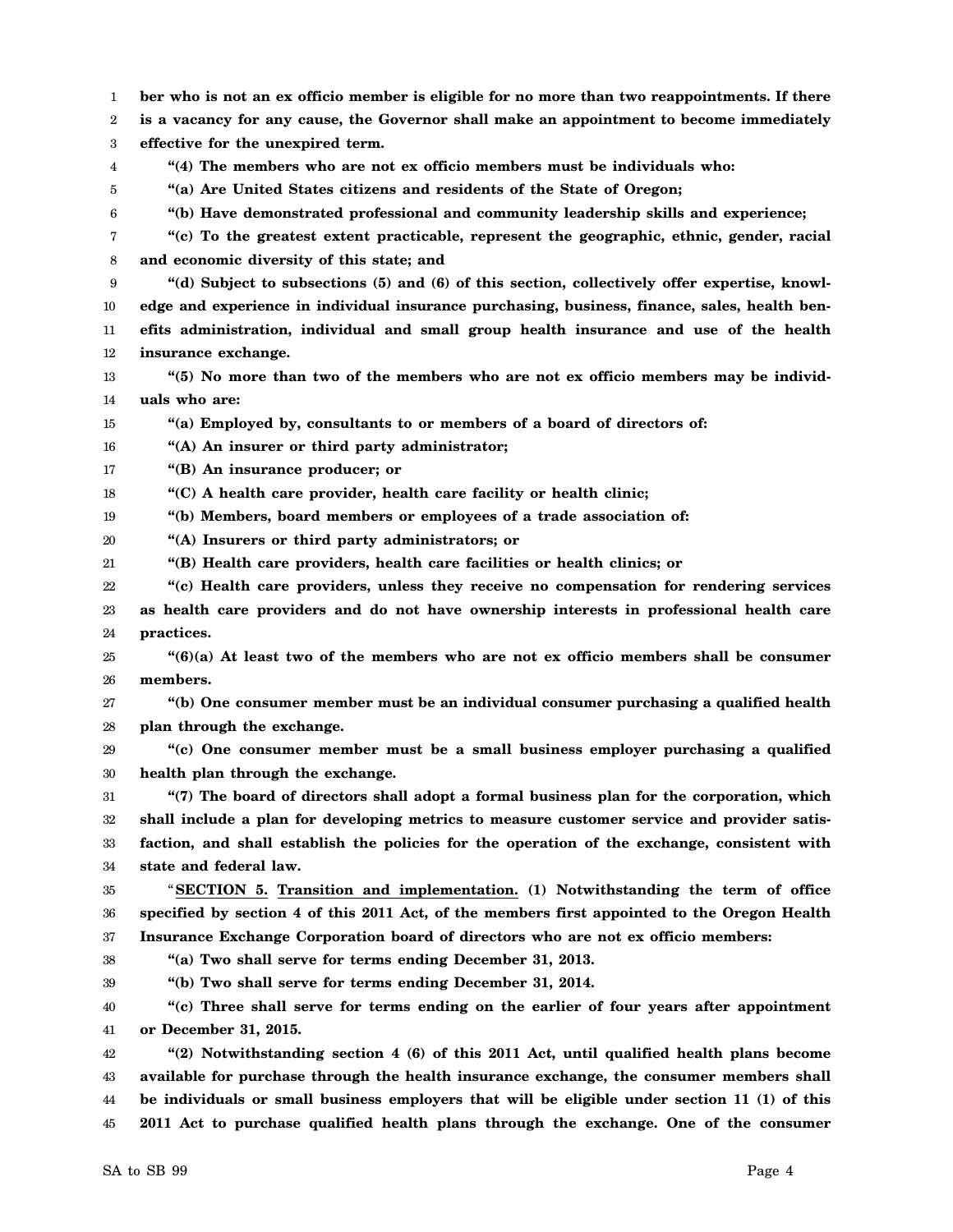1 2 **members shall serve for one of the terms ending December 31, 2013, and one shall serve for one of the terms ending December 31, 2014.**

3 4 5 **"(3) Notwithstanding section 6 (1) of this 2011 Act, the Governor shall select from the membership of the board the chairperson and the vice chairperson, who shall serve for the first two years of the board's operation.**

6 7 8 9 10 11 12 13 **"(4) Notwithstanding section 9 of this 2011 Act, the Governor may appoint an interim executive director of the corporation, who may serve for a period of no more than 120 days. "(5) The President of the Senate, the Senate Minority Leader, the Speaker of the House of Representatives and the House Minority Leader shall each select one member from their respective chambers to serve on a committee that will provide advice to and legislative oversight of the corporation during the implementation of the corporation and the exchange. In the event that there are Co-Presidents or Co-Speakers, each Co-President or Co-Speaker shall select one member to serve on the committee. The committee may:**

14 **"(a) Recommend individuals for nomination to the board;**

15 16 17 **"(b) Review the development of the formal business plan of the corporation, including proposals developed by the staff of the corporation or the Oregon Health Authority to be presented to the board; and**

18 19 **"(c) Advise the corporation and the Oregon Health Authority on any other matters concerning the implementation of the health insurance exchange.**

20 21 **"(6) The Oregon Health Authority shall regularly report to the Legislative Fiscal Office on the implementation of an information technology system for the exchange, including:**

22 **"(a) The business case for the project;**

23 **"(b) Requirements analyses;**

24 **"(c) Any requests for proposals and statements of work;**

25 **"(d) The project charter;**

26 **"(e) The project work plan or schedule;**

27 **"(f) The project financial plan;**

28 **"(g) The hiring of the quality assurance contractor; and**

29 **"(h) All quality assurance reports.**

30 31 32 33 **"(7) The corporation shall report the information described in subsection (6) of this section to the appropriate interim committees of the Legislative Assembly no later than October 3, 2011, and to the Joint Committee on Ways and Means during the 2012 regular session of the Legislative Assembly.**

34 35 36 **"(8) The corporation shall deliver and report to the appropriate interim committees and to the Joint Committee on Ways and Means before the convening of the 2012 regular session of the Legislative Assembly:**

37

**"(a) The formal business plan adopted by the board of directors of the corporation; or**

38 39 **"(b) If the board has not adopted the formal business plan, the draft business plan to be considered or under consideration by the board.**

40 41 42 **"(9) No later than February 1, 2012, the corporation shall deliver to the Legislative Assembly the formal business plan adopted by the board in accordance with section 4 (7) of this 2011 Act.**

43 44 45 "**SECTION 6. Meetings of board. (1) The Oregon Health Insurance Exchange Corporation board of directors shall select one of its members as chairperson and another as vice chairperson, for such terms and with duties and powers necessary for the performance of the**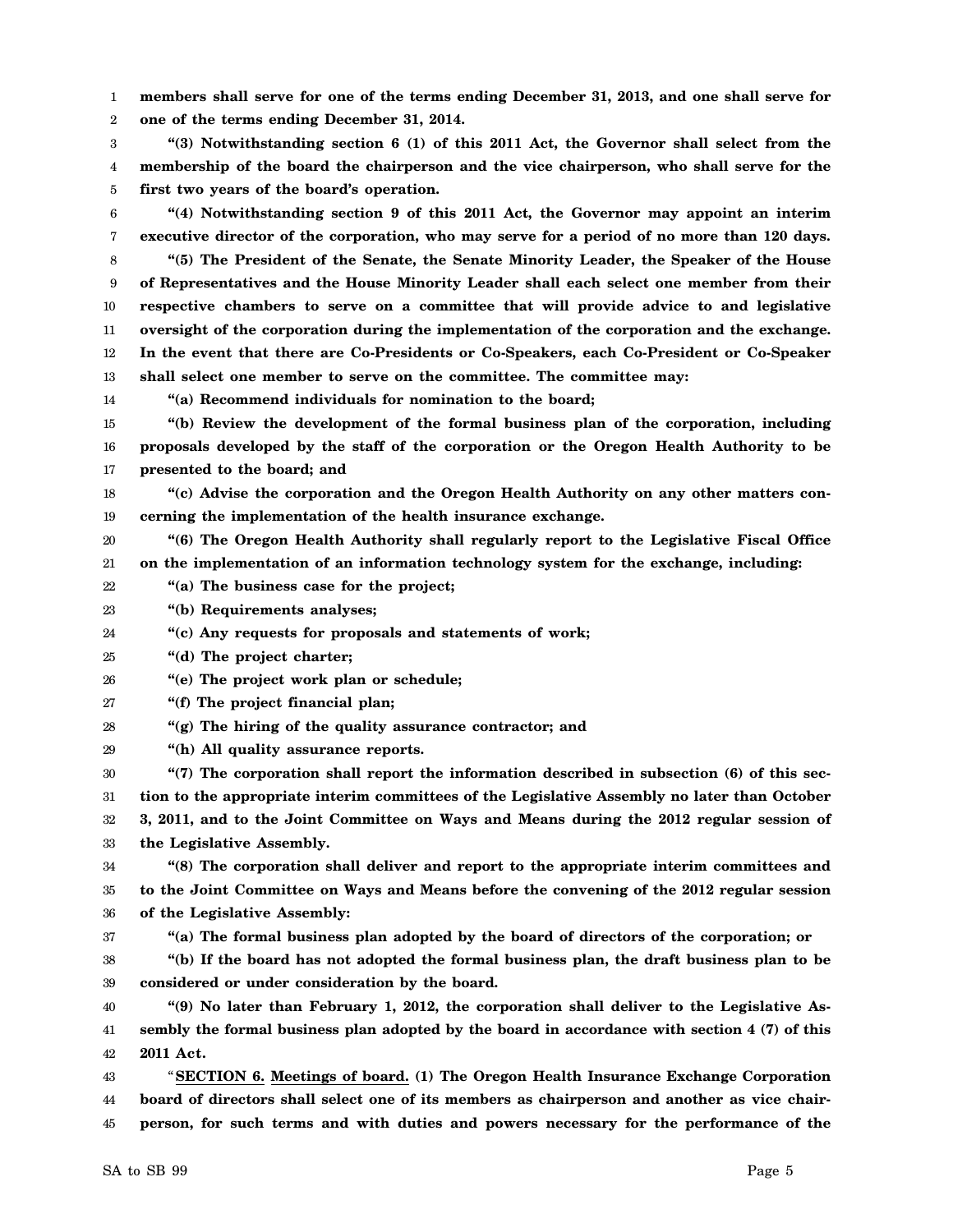1 **functions of those offices as the board determines.**

2 3 **"(2) A majority of the members of the board constitutes a quorum for the transaction of business.**

4 5 6 **"(3) The board shall meet at least once every three months at a place, day and hour determined by the board. The board shall meet at such other times and places specified by the call of the chairperson or of a majority of the members of the board.**

7 8 9 10 **"(4)(a) Whenever a member of the board has a conflict of interest on an issue that is before the board, the member shall declare to the board the nature of the conflict and the declaration shall be recorded in the official records of the board. The member may participate in any discussion on the issue but may not vote on the issue.**

11 **"(b) As used in this subsection:**

12 **"(A) 'Business' has the meaning given that term in ORS 244.020.**

13 14 **"(B) 'Business with which the member or the member's relative is associated' has the meaning given the term 'business with which the person is associated' in ORS 244.020.**

15 16 17 18 19 **"(C) 'Conflict of interest' means that by taking any action or making any decision or recommendation on an issue, the member, the member's relative, or any business with which the member or the member's relative is associated, would receive a private pecuniary benefit or detriment, unless the pecuniary benefit or detriment would affect to the same degree a class consisting of all consumers of or payers for health care in this state.**

20 21 **"(5) A member of the board is entitled to compensation and expenses as provided in ORS 292.495, subject to the availability of funds in the Oregon Health Insurance Exchange Fund.**

22 23 24 **"(6) ORS 192.610 to 192.690 apply to the board, to the Individual and Employer Consumer Advisory Committee established by section 7 of this 2011 Act and to any advisory and technical committees established by the board under section 8 of this 2011 Act.**

25 26 27 28 29 30 31 "**SECTION 7. Individual and Employer Consumer Advisory Committee. (1) The Oregon Health Insurance Exchange Corporation board of directors shall establish an Individual and Employer Consumer Advisory Committee for the purpose of facilitating input from a variety of stakeholders on issues related to the duties of the corporation, the operation of the health insurance exchange and related issues. The board shall determine the membership, terms and organization of the committee and shall appoint the members. Members of the committee shall be representative of:**

32 **"(a) Individuals and employers that purchase health plans through the exchange;**

33 **"(b) Individuals who enroll in state medical assistance through the exchange;**

34 **"(c) Racial and ethnic minorities in this state;**

35

**"(d) All geographic regions of this state; and**

36 37 **"(e) Organizations that help individuals to enroll in health plans through the exchange, including insurance producers and advocates for hard-to-reach populations.**

38 39 40 41 **"(2) Members of the committee who are not members of the board are not entitled to compensation, but at the discretion of the board may be reimbursed from funds available to the board for actual and necessary travel and other expenses incurred by them in the performance of their official duties, in the manner and amount provided in ORS 292.495.**

42 43 44 45 "**SECTION 8. Authority of board to establish advisory and technical committees. (1) In addition to the Individual and Employer Consumer Advisory Committee established under section 7 of this 2011 Act, the Oregon Health Insurance Exchange Corporation board of directors may establish such advisory and technical committees as the board considers nec-**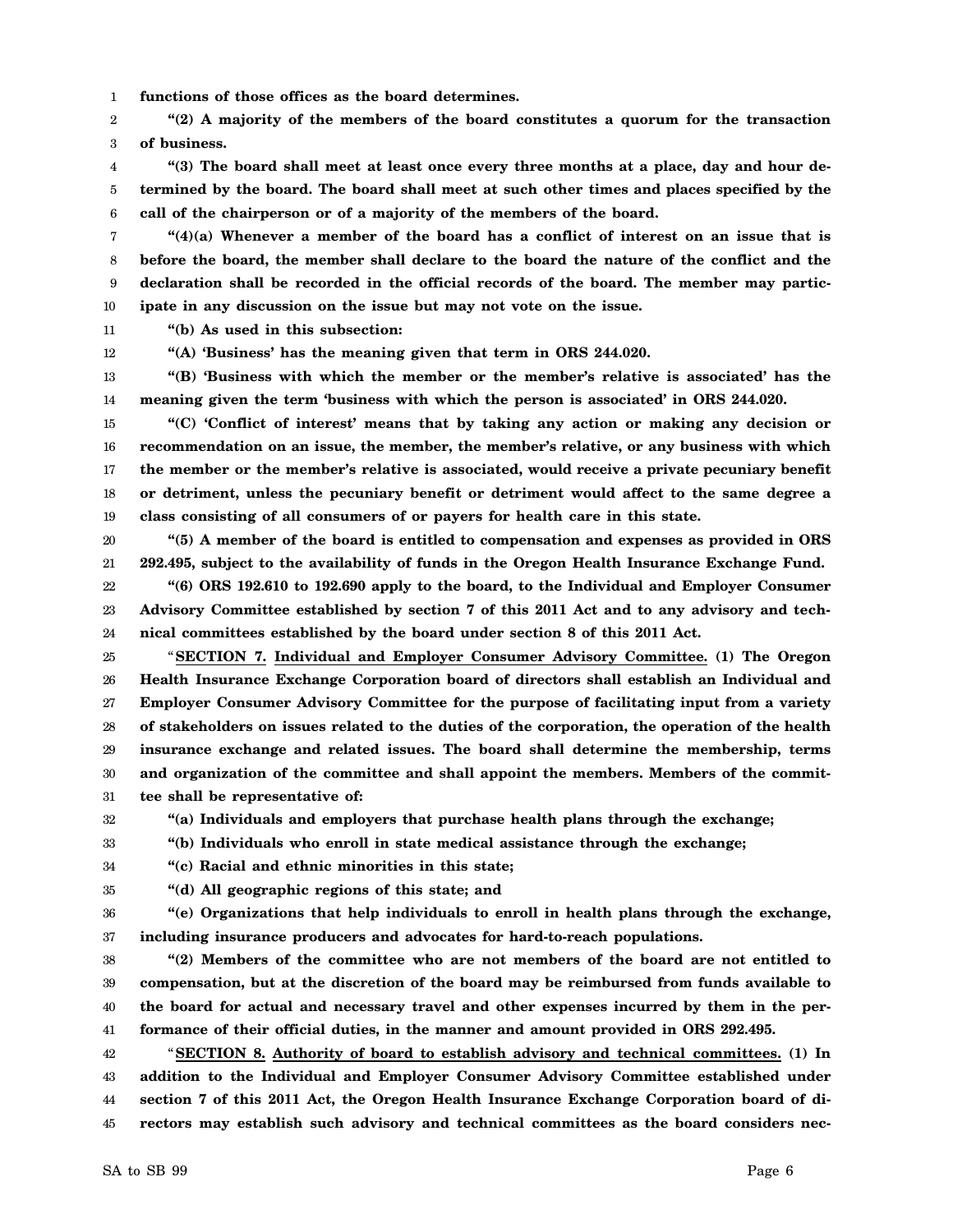1 2 3 4 5 6 7 **essary to aid and advise the board in the performance of the board's functions. These committees may be continuing or temporary committees. The board shall determine the representation, membership, terms and organization of the committees and shall appoint the members of the committees. In lieu of establishing an advisory or technical committee, the board may directly solicit input and assistance from insurance producers that assist small businesses, carriers that offer qualified health plans through the exchange and health care professionals.**

8 9 10 11 **"(2) Members of the committees who are not members of the board are not entitled to compensation, but at the discretion of the board may be reimbursed from funds available to the board for actual and necessary travel and other expenses incurred by them in the performance of their official duties, in the manner and amount provided in ORS 292.495.**

12 13 14 15 "**SECTION 9. Executive director; appointment; functions. (1) The Oregon Health Insurance Exchange Corporation is under the supervision of an executive director appointed by the corporation board of directors. The executive director serves at the pleasure of the board. The executive director shall be paid a salary as prescribed by the board.**

16

**"(2) Before assuming the duties of the office, the executive director shall:**

17 18 19 20 **"(a) Give to the state a fidelity bond, with one or more corporate sureties authorized to do business in this state, in a penal sum prescribed by the Director of the Oregon Department of Administrative Services, but not less than \$50,000. The premium for the bond shall be paid from the Oregon Health Insurance Exchange Fund.**

21 22 23 24 **"(b) Subscribe to an oath that the executive director faithfully and impartially will discharge the duties of the office and that the executive director will support the Constitution of the United States and the Constitution of the State of Oregon. The executive director shall file a copy of the signed oath with the Secretary of State.**

25 26 27 **"(3) The executive director may establish a line of credit under ORS 293.214 and has such other powers as are necessary to carry out the duties of the corporation, subject to policy direction by the board.**

28 29 30 31 **"(4) The executive director may employ, supervise and terminate the employment of such staff as the executive director deems necessary. The executive director shall prescribe their duties and fix their compensation, in accordance with the personnel policies adopted by the board. Employees of the corporation may not be individuals who are:**

32 **"(a) Employed by, consultants to or members of a board of directors of:**

33 **"(A) An insurer or third party administrator;**

34 **"(B) An insurance producer; or**

35 **"(C) A health care provider, health care facility or health clinic;**

36 **"(b) Members, board members or employees of a trade association of:**

- 37 **"(A) Insurers or third party administrators; or**
- 38 **"(B) Health care providers, health care facilities or health clinics; or**

39 40 41 **"(c) Health care providers, unless they receive no compensation for rendering services as health care providers and do not have ownership interests in professional health care practices.**

42 43 44 45 **"(5) The board shall adopt personnel policies, subject to ORS 236.605 to 236.640, for any transferred public employees. The board may elect to provide for participation in a health benefit plan available to state employees pursuant to ORS 243.105 to 243.285 and may elect to participate in the state deferred compensation plan established under ORS 243.401 to**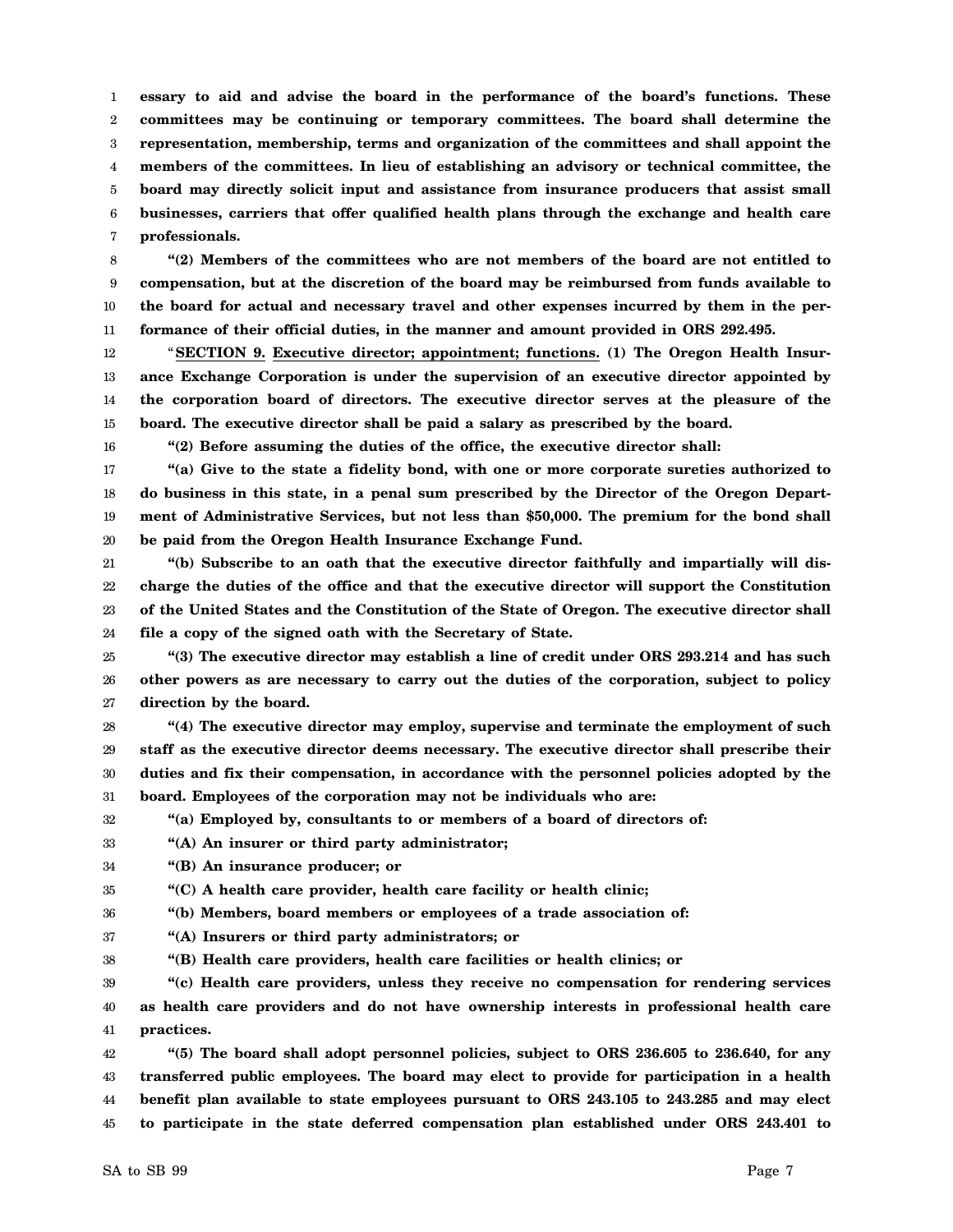1 **243.507. If the board so elects, employees of the corporation shall be considered eligible em-**

2 3 **ployees for purposes of ORS 243.105 to 243.285 and eligible state employees for purposes of ORS 243.401 to 243.507.**

4 5 6 **"(6) With respect to the Public Employees Retirement System, employees of the corporation shall be considered employees for purposes of ORS chapter 238 and eligible employees for purposes of ORS chapter 238A.**

7 8 **"(7) Employees of the corporation may participate in collective bargaining in accordance with ORS 243.650 to 243.782.**

9 10 11 12 13 14 "**SECTION 10. Operational assistance by the Oregon Health Authority. (1) The Oregon Health Authority shall provide staff and resources and take actions the authority deems necessary or appropriate to develop and assist in the organization and implementation of the Oregon Health Insurance Exchange Corporation and to ensure compliance with the requirements for an American Health Benefit Exchange under 42 U.S.C. 18031, 18032, 18033 and 18041 and other applicable federal laws.**

15 16 17 18 19 **"(2) The authority may apply for and accept federal grants, other federal funds and grants from nongovernmental organizations for purposes of developing and implementing the health insurance exchange and carrying out the functions and duties described in subsection (1) of this section. Moneys received by the authority under this section are continuously appropriated to the authority for purposes of this section.**

20 21 "**SECTION 11. Operations of the health insurance exchange. (1) The following individuals and groups may purchase qualified health plans through the health insurance exchange:**

22 23 **"(a) Beginning January 1, 2014, individuals and employers with no more than 50 employees.**

24

**"(b) Beginning January 1, 2016, employers with 51 to 100 employees.**

25 26 27 **"(2)(a) Only individuals who purchase health plans through the exchange may be eligible to receive premium tax credits under section 36B of the Internal Revenue Code and reduced cost-sharing under 42 U.S.C. 18071.**

28 29 30 **"(b) Only employers that purchase health plans through the exchange may be eligible to receive small employer health insurance credits under section 45R of the Internal Revenue Code.**

31 32 33 34 35 36 **"(3) Only an insurer that has a certificate of authority to transact insurance in this state and that meets applicable federal requirements for participating in the exchange may offer a qualified health plan through the exchange. Any qualified health plan must be certified under subsection (4) of this section. Prepaid managed care health services organizations that do not have a certificate of authority to transact insurance may serve only medical assistance recipients through the exchange and may not offer qualified health plans.**

37 38 39 40 41 42 **"(4) The Oregon Health Insurance Exchange Corporation shall adopt by rule uniform requirements, standards and criteria for the certification of qualified health plans, including requirements that a qualified health plan provide, at a minimum, essential health benefits and have acceptable consumer and provider satisfaction ratings. The corporation may limit the number of qualified health plans that may be offered through the exchange as long as the same limit applies to all insurers.**

43 44 **"(5) Notwithstanding subsection (4) of this section, the corporation shall certify as qualified a dental only health plan as permitted by federal law.**

45 **"(6) The corporation shall establish one streamlined and seamless application and en-**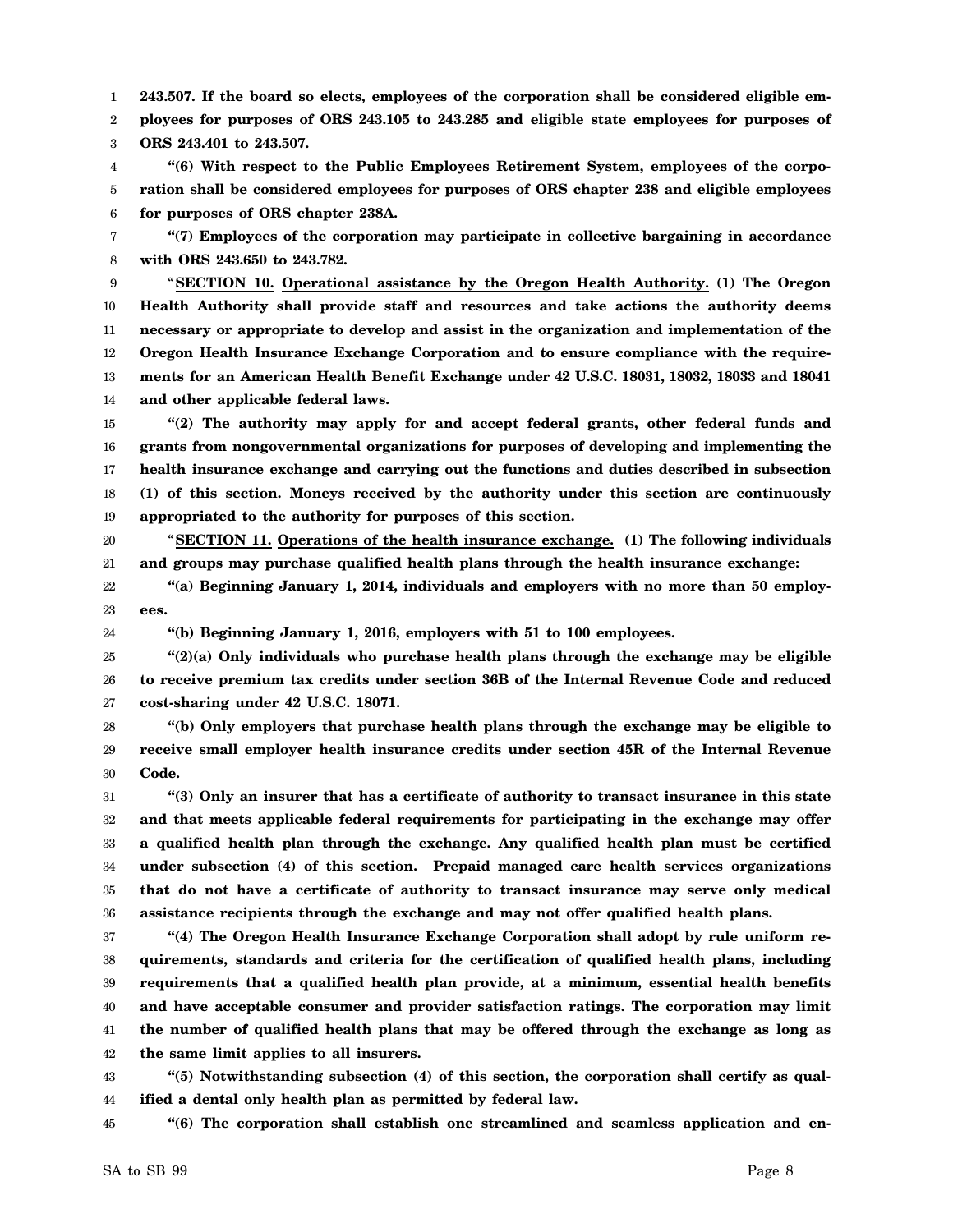1 **rollment process for both the exchange and the state medical assistance program.**

2 3 **"(7) The corporation, in collaboration with the appropriate state authorities, may establish risk mediation programs within the exchange.**

4 5 6 **"(8) The corporation shall establish by rule a process for certifying insurance producers to facilitate the transaction of insurance through the exchange, in accordance with federal standards and policies.**

7 8 9 **"(9) The corporation shall ensure, as required by federal laws, that an insurer charges the same premiums for plans sold through the exchange as for identical plans sold outside of the exchange.**

10 11 **"(10) The corporation is authorized to enter into contracts for the performance of duties, functions or operations of the exchange, including but not limited to contracting with:**

12 13 **"(a) All insurers that meet the requirements of subsections (3) and (4) of this section, to offer qualified health plans through the exchange; and**

14

**"(b) Navigators certified by the corporation under section 3 of this 2011 Act.**

15 16 17 18 19 **"(11) The corporation is authorized to apply for and accept federal grants, other federal funds and grants from nongovernmental organizations for purposes of developing, implementing and administering the exchange. Moneys received under this subsection shall be deposited in and credited to the Oregon Health Insurance Exchange Fund established under section 18 of this 2011 Act.**

20

"**SECTION 12.** Section 11 of this 2011 Act is amended to read:

21 22 23 "**Sec. 11.** (1) [*The following individuals and groups*] **Individuals and employers with no more than 100 employees** may purchase qualified health plans through the health insurance exchange[*:*]**.**

24 "[*(a) Beginning January 1, 2014, individuals and employers with no more than 50 employees.*]

25 "[*(b) Beginning January 1, 2016, employers with 51 to 100 employees.*]

26 27 28 "(2)(a) Only individuals who purchase health plans through the exchange may be eligible to receive premium tax credits under section 36B of the Internal Revenue Code and reduced cost-sharing under 42 U.S.C. 18071.

29 30 "(b) Only employers that purchase health plans through the exchange may be eligible to receive small employer health insurance credits under section 45R of the Internal Revenue Code.

31 32 33 34 35 36 "(3) Only an insurer that has a certificate of authority to transact insurance in this state and that meets applicable federal requirements for participating in the exchange may offer a qualified health plan through the exchange. Any qualified health plan must be certified under subsection (4) of this section. Prepaid managed care health services organizations that do not have a certificate of authority to transact insurance may serve only medical assistance recipients through the exchange and may not offer qualified health plans.

37 38 39 40 41 "(4) The Oregon Health Insurance Exchange Corporation shall adopt by rule uniform requirements, standards and criteria for the certification of qualified health plans, including requirements that a qualified health plan provide, at a minimum, essential health benefits and have acceptable consumer and provider satisfaction ratings. The corporation may limit the number of qualified health plans that may be offered through the exchange as long as the same limit applies to all insurers.

42 43 "(5) Notwithstanding subsection (4) of this section, the corporation shall certify as qualified a dental only health plan as permitted by federal law.

44 45 "(6) The corporation shall establish one streamlined and seamless application and enrollment process for both the exchange and the state medical assistance program.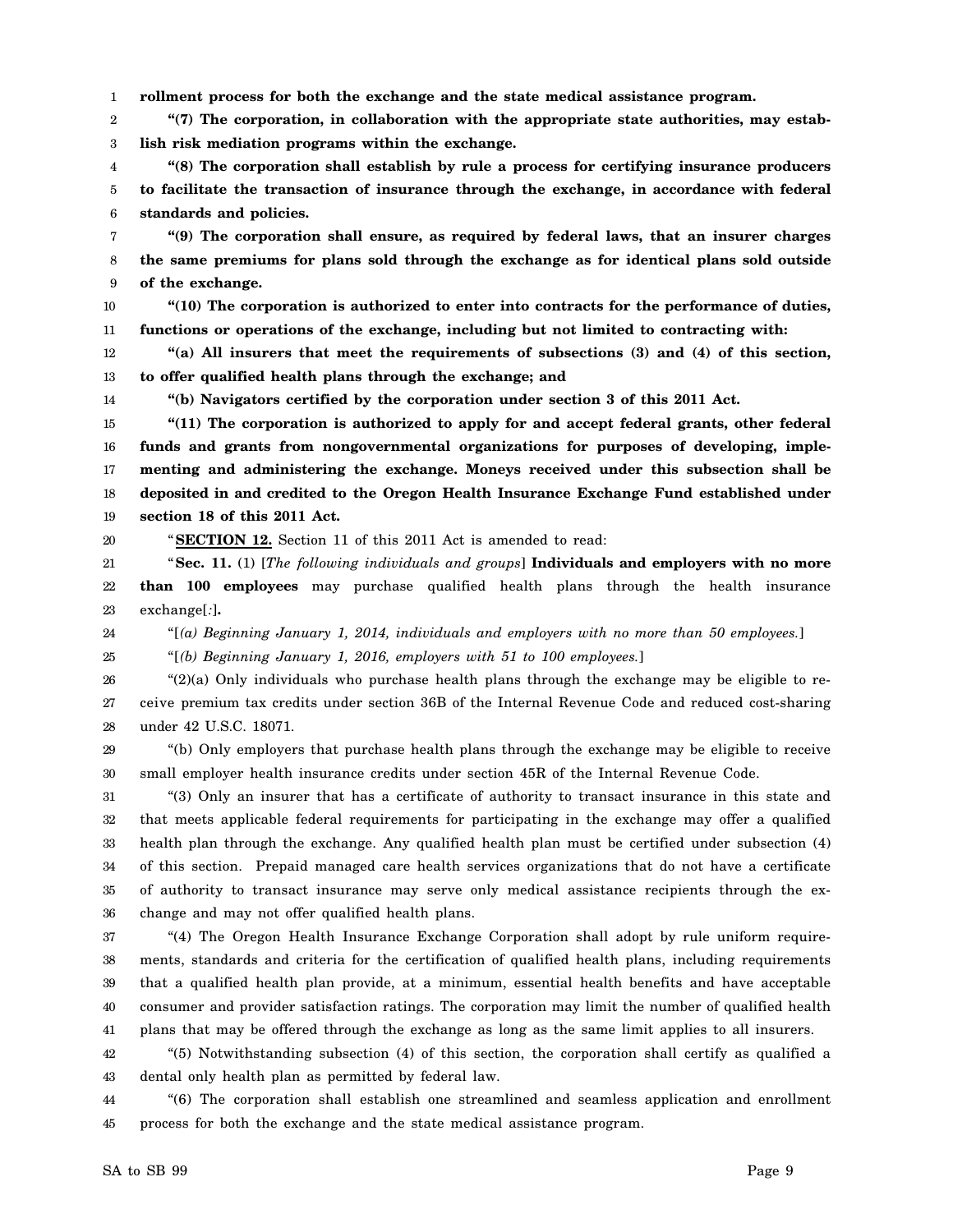1 2 "(7) The corporation, in collaboration with the appropriate state authorities, may establish risk mediation programs within the exchange.

3 4 5 "(8) The corporation shall establish by rule a process for certifying insurance producers to facilitate the transaction of insurance through the exchange, in accordance with federal standards and policies.

6 7 "(9) The corporation shall ensure, as required by federal laws, that an insurer charges the same premiums for plans sold through the exchange as for identical plans sold outside of the exchange.

8 9 "(10) The corporation is authorized to enter into contracts for the performance of duties, functions or operations of the exchange, including but not limited to contracting with:

10 11 "(a) Insurers that meet the requirements of subsections (3) and (4) of this section, to offer qualified health plans through the exchange; and

"(b) Navigators certified by the corporation under section 3 of this 2011 Act.

13 14 15 16 "(11) The corporation is authorized to apply for and accept federal grants, other federal funds and grants from nongovernmental organizations for purposes of developing, implementing and administering the exchange. Moneys received under this subsection shall be deposited in and credited to the Oregon Health Insurance Exchange Fund established under section 18 of this 2011 Act.

17 18 19 20 21 "**SECTION 13. Federal law compliance. (1) To the extent that there is any conflict between sections 1 to 11 and 13 to 23 of this 2011 Act and the Patient Protection and Affordable Care Act, P.L. 111-148, as amended by the Health Care and Education Reconciliation Act of 2010, P.L. 111-152, the federal law in effect on the date the Legislative Assembly enacts sections 1 to 11 and 13 to 23 of this 2011 Act controls.**

22 23 24 25 **"(2) In all cases where federally granted funds are involved and the applicable federal laws, rules and regulations conflict with any provision of sections 1 to 11 and 13 to 23 of this 2011 Act, or require additional conditions not required under state statute, the applicable federal requirement governs.**

26 27 28 "**SECTION 14. Information required by the exchange. (1)(a) The Oregon Health Insurance Exchange Corporation shall adopt by rule the information that must be documented in order for a person to qualify for:**

29 **"(A) Health plan coverage through the health insurance exchange;**

30 **"(B) Premium tax credits; and**

31 **"(C) Cost-sharing reductions.**

32 33 **"(b) The documentation specified by the corporation under this subsection shall include but is not limited to documentation of:**

34 **"(A) The identity of the person;**

35 36 **"(B) The status of the person as a United States citizen, or lawfully admitted noncitizen, and a resident of this state;**

37 38 39 40 **"(C) Information concerning the income and resources of the person as necessary to establish the person's financial eligibility for coverage, for premium tax credits and for costsharing reductions, which may include income tax return information and a Social Security number; and**

41 42 **"(D) Employer identification information and employer-sponsored health insurance coverage information applicable to the person.**

43 44 45 **"(2) The corporation shall adopt by rule the information that must be documented in order to determine whether the person is exempt from a requirement to purchase or be enrolled in a health plan under section 5000A of the Internal Revenue Code or other federal law.**

12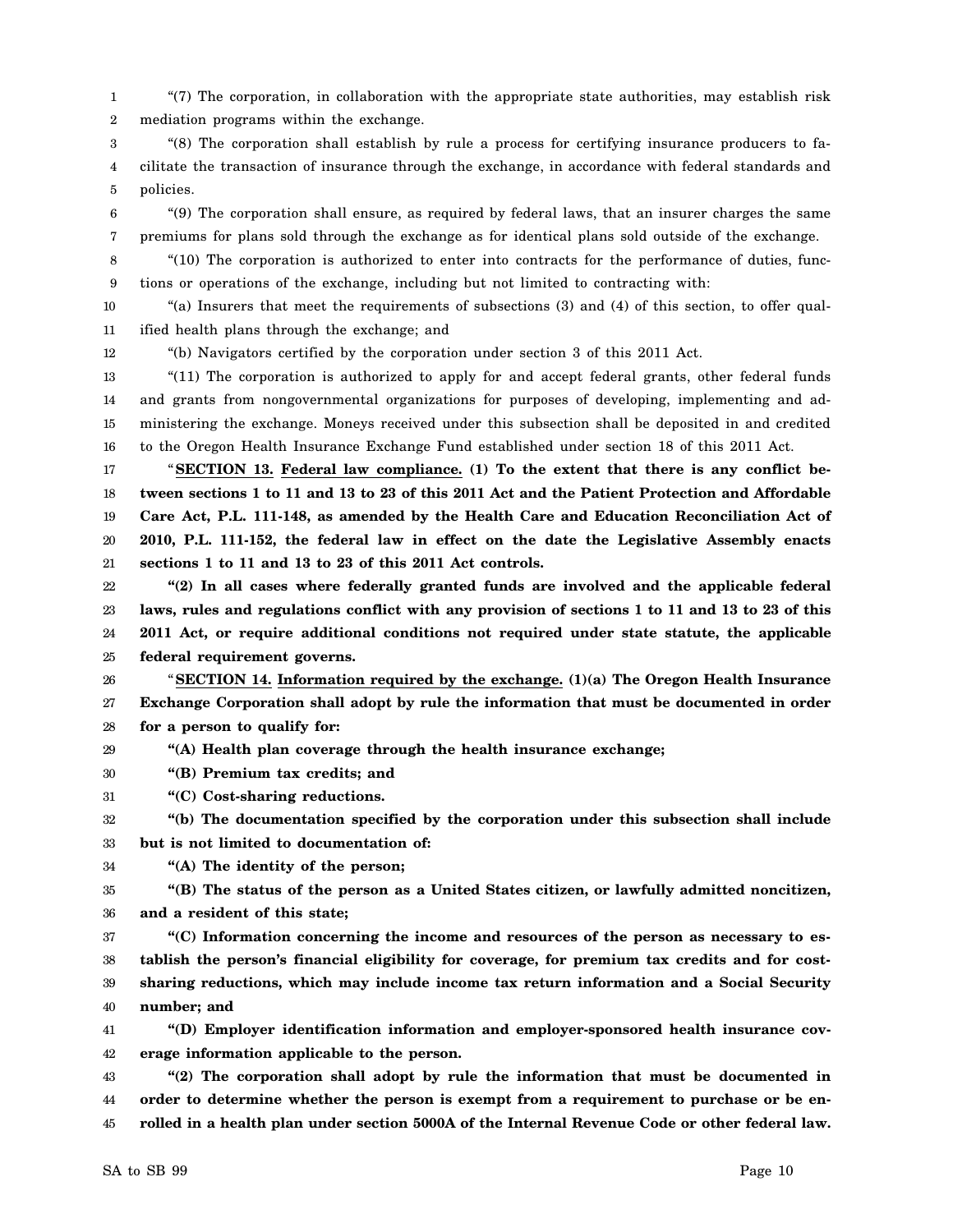1 2 3 4 **"(3) The corporation shall implement systems that provide electronic access to, and use, disclosure and validation of data needed to administer the duties, functions and operation of the corporation, to comply with federal data access and data exchange requirements and to streamline and simplify processes of the corporation.**

5 6 7 8 **"(4) Information and data that the corporation obtains under this section may be exchanged with other state or federal health insurance exchanges, with state or federal agencies and, subject to section 15 of this 2011 Act, for the purpose of carrying out exchange responsibilities, including but not limited to:**

9 **"(a) Establishing and verifying eligibility for:**

10 **"(A) A state medical assistance program;**

11 **"(B) The purchase of health plans through the exchange; and**

12 **"(C) Any other programs that are offered through the exchange;**

13 14 **"(b) Establishing and verifying the amount of a person's federal tax credit, cost-sharing reduction or premium assistance;**

15 16 17 **"(c) Establishing and verifying eligibility for exemption from the requirement to purchase or be enrolled in a health plan under section 5000A of the Internal Revenue Code or other federal law;**

18 **"(d) Complying with other federal requirements; or**

19 20 **"(e) Improving the operations of the exchange and other programs administered by the corporation and for program analysis.**

21 22 23 24 25 26 27 28 29 30 31 32 "**SECTION 15. Information that is confidential or not subject to disclosure; public officer privilege; permitted uses of confidential information. (1) Except as provided in subsection (3) of this section, documents, materials or other information that is in the possession or control of the Oregon Health Insurance Exchange Corporation for the purpose of carrying out sections 3, 11 and 14 of this 2011 Act or complying with federal health insurance exchange requirements, and that is protected from disclosure by state or federal law, remains confidential and is not subject to disclosure under ORS 192.410 to 192.505 or subject to subpoena or discovery or admissible into evidence in any private civil action in which the corporation is not a named party. The executive director of the corporation may use confidential documents, materials or other information without further disclosure in order to carry out the duties described in sections 3, 11 and 14 of this 2011 Act or to take any legal or regulatory action authorized by law.**

33 34 **"(2) Documents, materials and other information to which subsection (1) of this section applies is subject to the public officer privilege described in ORS 40.270.**

35 36 **"(3) In order to assist in the performance of the executive director's duties, the executive director may:**

37 38 39 40 **"(a) Authorize the sharing of confidential documents, materials or other information that is subject to subsection (1) of this section within the corporation and subject to any conditions on further disclosure, for the purpose of carrying out the duties and functions of the corporation or complying with federal health insurance exchange requirements.**

41 42 43 44 45 **"(b) Authorize the sharing of confidential documents, materials or other information that is subject to subsection (1) of this section or that is otherwise confidential under ORS 192.501 or 192.502 with other state or federal health insurance exchanges or regulatory authorities, the Oregon Health Authority, the Department of Consumer and Business Services, law enforcement agencies and federal authorities, if required or authorized by state or federal**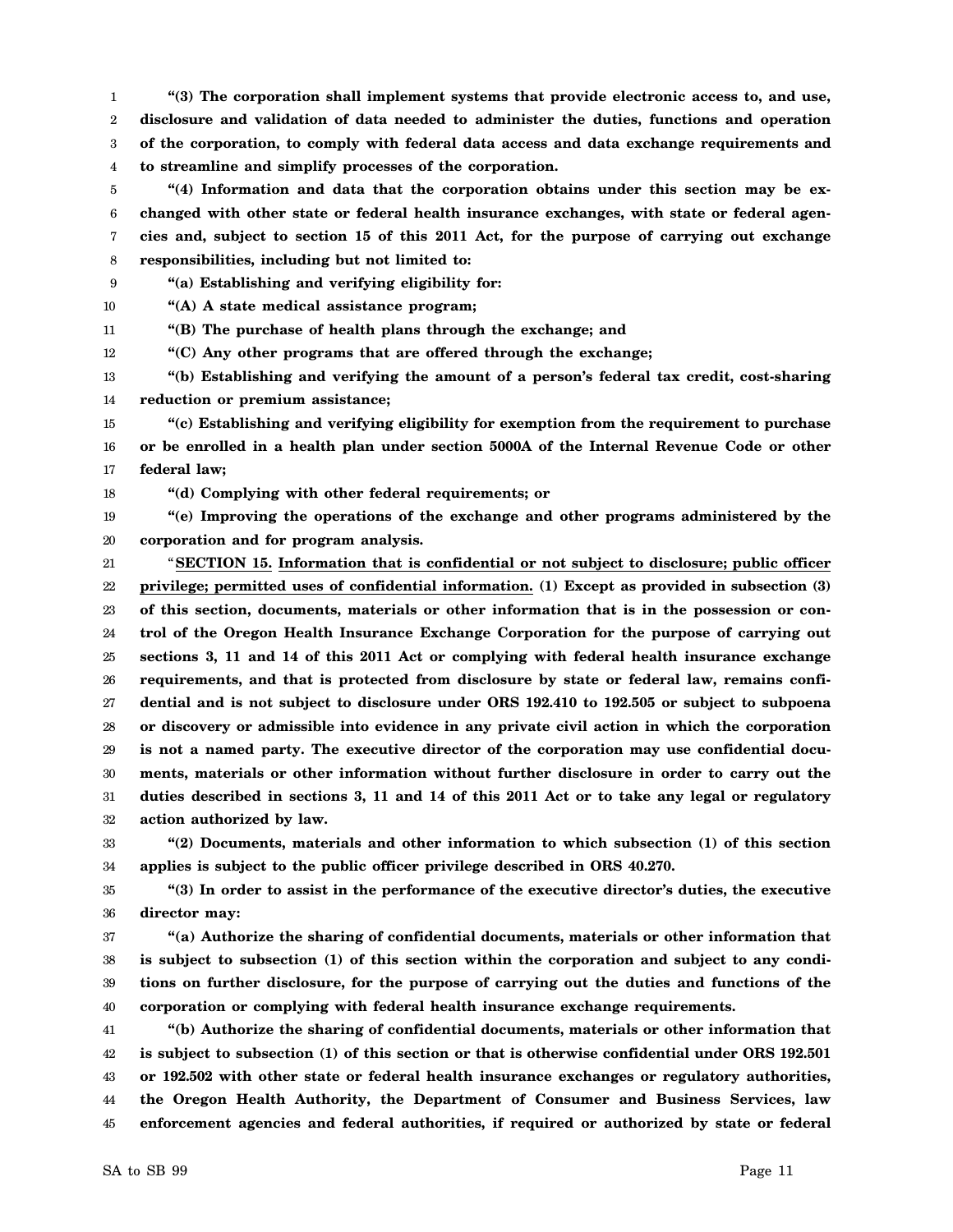1 2 **law and if the recipient agrees to maintain the confidentiality of the documents, materials or other information.**

3 4 5 6 7 8 9 10 **"(c) Receive documents, materials or other information, including documents, materials or other information that is otherwise confidential, from other state or federal health insurance exchanges or regulatory authorities, the Oregon Health Authority, the Department of Consumer and Business Services, law enforcement agencies or federal authorities. The executive director shall maintain the confidentiality requested by the sender of the documents, materials or other information received under this section as necessary to comply with the laws of the jurisdiction from which the documents, materials or other information was received and originated.**

11 12 13 14 **"(4) The disclosure of documents, materials or other information to the executive director under this section, or the sharing of documents, materials or other information as authorized in subsection (3) of this section, does not waive any applicable privileges or claims of confidentiality in the documents, materials or other information.**

15 16 17 18 **"(5) This section does not prohibit the executive director from releasing to a database or other clearinghouse service maintained by federal authorities a final, adjudicated order, including a certification, recertification, suspension or decertification of a qualified health plan under section 3 of this 2011 Act, if the order is otherwise subject to public disclosure.**

19 20 21 22 23 24 "**SECTION 16. Agreements with other agencies regarding sharing and use of confidential information; contents. (1) The executive director of the Oregon Health Insurance Exchange Corporation may enter into agreements governing the sharing and use of information consistent with this section and section 15 of this 2011 Act with other state or federal health insurance exchanges or regulatory authorities, the Oregon Health Authority, the Department of Consumer and Business Services, law enforcement agencies or federal authorities.**

25 26 27 **"(2) An agreement under this section must specify the duration of the agreement, the purpose of the agreement, the methods that may be employed for terminating the agreement and any other necessary and proper matters.**

28 29 **"(3) An agreement under this section does not relieve the executive director of any obligation or responsibility imposed by law.**

30 31 **"(4) The executive director may expend funds and may supply services for the purpose of carrying out an agreement under this section.**

32 33 **"(5) Agreements under this section are exempt from ORS 190.410 to 190.440 and 190.480 to 190.490.**

34 35 36 37 38 39 40 41 "**SECTION 17. Charges and fees. (1) The Oregon Health Insurance Exchange Corporation board of directors shall establish, and the corporation shall impose and collect, an administrative charge from all insurers and state programs participating in the health insurance exchange in an amount sufficient to cover the costs of grants to navigators certified under section 3 of this 2011 Act and to pay the administrative and operational expenses of the corporation in carrying out sections 1 to 11 and 13 to 23 of this 2011 Act. The charge shall be paid in a manner and at intervals prescribed by the board and shall be deposited in the Oregon Health Insurance Exchange Fund established in section 18 of this 2011 Act.**

42 43 44 45 **"(2) Each insurer's charge shall be based on the number of individuals, excluding individuals enrolled in state programs, who are enrolled in health plans offered by the insurer through the exchange. The assessment on each state program shall be based on the number of individuals enrolled in state programs offered through the exchange. The charge may not**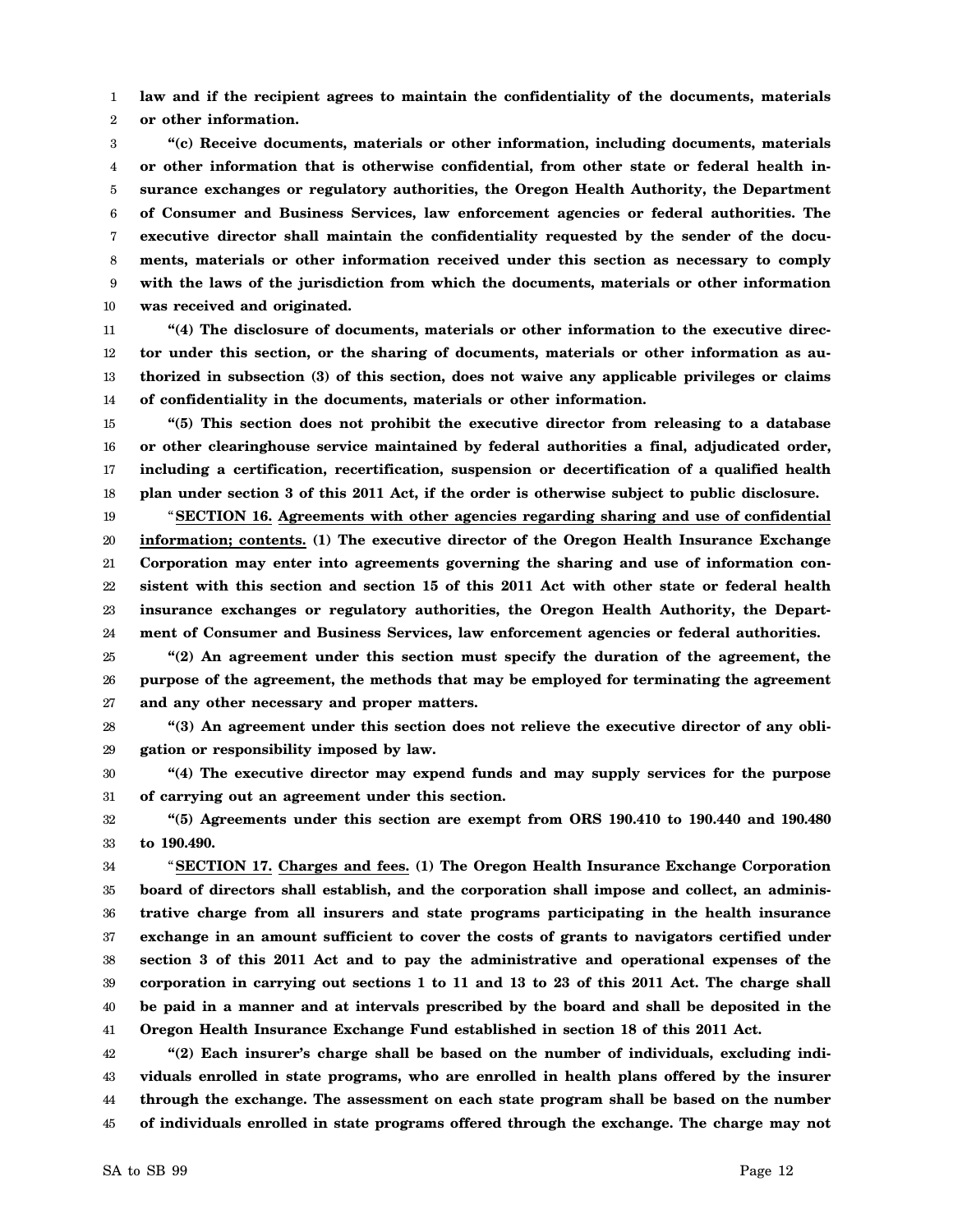1 **exceed:**

2 3 **"(a) Five percent of the premium or other monthly charge for each enrollee if the number of enrollees receiving coverage through the exchange is at or below 175,000;**

4 5 6 **"(b) Four percent of the premium or other monthly charge for each enrollee if the number of enrollees receiving coverage through the exchange is above 175,000 and at or below 300,000; and**

7 8 **"(c) Three percent of the premium or other monthly charge for each enrollee if the number of enrollees receiving coverage through the exchange is above 300,000.**

9 10 11 12 13 14 15 16 **"(3) If charges collected under subsection (1) of this section exceed the amounts needed for the administrative and operational expenses of the corporation, the excess moneys collected shall be held and invested and, with the earnings and interest, used by the corporation to offset future net losses or reduce the administrative costs of the corporation. The maximum amount of excess moneys that may be held under this subsection is the total administrative and operational expenses anticipated by the corporation for a six-month period. Any moneys received that exceed the maximum shall be applied by the corporation to reduce the charges imposed by this section.**

17 18 **"(4) Charges shall be based on annual statements and other reports deemed necessary by the corporation and filed by an insurer or state program with the exchange.**

19 20 21 22 23 **"(5) In addition to charges imposed under subsection (1) of this section, to the extent permitted by federal law the corporation may impose a fee on insurers and state programs participating in the exchange to cover the cost of commissions of insurance producers that are certified by the corporation to facilitate the participation of individuals and employers in the exchange.**

24 25 26 **"(6) The board shall establish the charges and fees under this section in accordance with ORS 183.310 to 183.410 and in such a manner that will reasonably and substantially accomplish the objective of subsections (1) and (5) of this section.**

27 28 29 30 31 32 33 34 35 "**SECTION 18. Oregon Health Insurance Exchange Fund. The Oregon Health Insurance Exchange Fund is established in the State Treasury, separate and distinct from the General Fund. Interest earned by the Oregon Health Insurance Exchange Fund shall be credited to the fund. The Oregon Health Insurance Exchange Fund consists of moneys received by the Oregon Health Insurance Exchange Corporation through premiums or the imposition of fees under section 17 of this 2011 Act and moneys received as grants under section 11 of this 2011 Act. Moneys in the fund are continuously appropriated to the Oregon Health Insurance Exchange Corporation for carrying out the purposes of sections 1 to 11 and 13 to 23 of this 2011 Act.**

36 37 38 39 "**SECTION 19. Oregon Health Insurance Exchange Corporation exempt from certain laws; contracts with state agencies for services. (1) Except as otherwise provided by law, the provisions of ORS 279.835 to 279.855 and ORS chapters 240, 276, 279A, 279B, 279C, 282, 283, 291, 292 and 293 do not apply to the Oregon Health Insurance Exchange Corporation.**

40 41 42 43 44 **"(2) In carrying out the duties, functions and powers imposed by law upon the corporation, the corporation board of directors or the executive director of the corporation may contract with any state agency or other qualified person or entity for the performance of such duties, functions and powers as the board or executive director considers appropriate. "(3) ORS 30.210 to 30.250, 30.260 to 30.300, 30.310, 30.312, 30.390 and 30.400 apply to the**

45 **members of the board, the executive director and employees of the corporation.**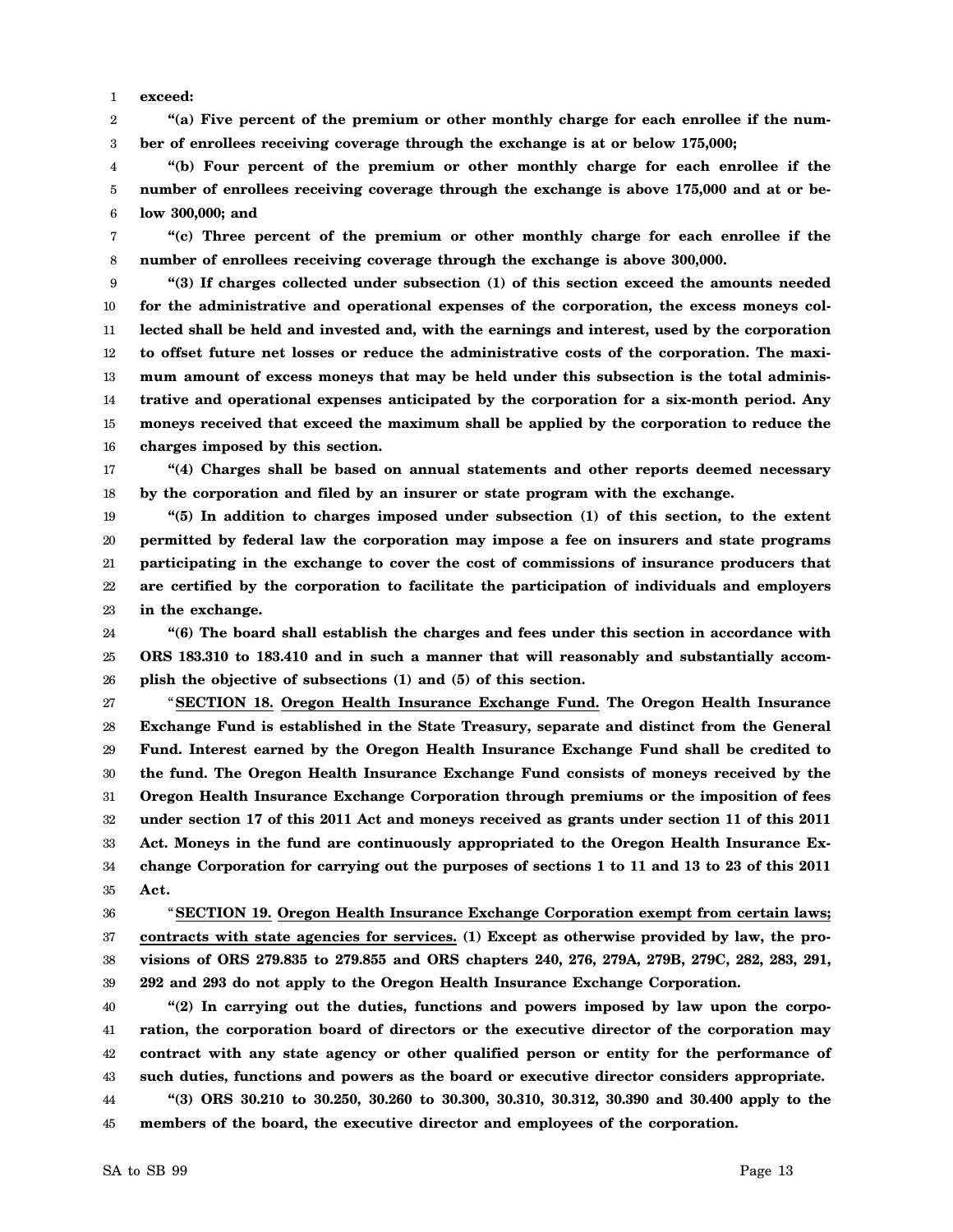1 2 **"(4) Notwithstanding subsection (1) of this section, ORS 293.235, 293.240, 293.245, 293.260, 293.262, 293.611, 293.625 and 293.630 apply to the accounts of the corporation.**

3 4 5 **"(5) Notwithstanding subsections (1) and (2) of this section, ORS 243.305, 279A.100 and 659A.012 apply to the members of the board, executive director and employees of the corporation.**

6 7 8 9 "**SECTION 20. Criminal records check; fingerprints required; persons subject to requirement. The Oregon Health Insurance Exchange Corporation shall conduct a state or nationwide criminal records check under ORS 181.534 on, and for that purpose may require the fingerprints of a person who:**

10

**"(1) Is employed by or applying for employment with the corporation; or**

11 **"(2) Is, or will be, providing services to the corporation in a position:**

12 13 14 **"(a) In which the person is providing information technology services and has control over, or access to, information technology systems that would allow the person to harm the information technology systems or the information contained in the systems;**

15 16 **"(b) In which the person has access to information that is confidential or for which state or federal laws, rules or regulations prohibit disclosure;**

17 18 19 20 **"(c) That has payroll functions or in which the person has responsibility for receiving, receipting or depositing money or negotiable instruments, for billing, collections or other financial transactions or for purchasing or selling property or has access to property held in trust or to private property in the temporary custody of the corporation;**

21 **"(d) That has mailroom duties as a primary duty or job function;**

22 **"(e) In which the person has responsibility for auditing the corporation;**

23 **"(f) That has personnel or human resources functions as a primary responsibility;**

24 25 **"(g) In which the person has access to Social Security numbers, dates of birth or criminal background information; or**

26 27 **"(h) In which the person has access to tax or financial information about individuals or business entities.**

28 29 30 31 32 "**SECTION 21. Financial and performance audits of Oregon Health Insurance Exchange Corporation and Oregon Health Insurance Exchange Fund; report of audit. (1) The Oregon Health Insurance Exchange Corporation shall keep an accurate accounting of the operation and all activities, receipts and expenditures of the corporation and the health insurance exchange.**

33 34 35 **"(2) Beginning after the first 12 months of the operation of the exchange and every 12 months thereafter, the Secretary of State shall conduct a financial audit of the corporation and the fund pursuant to ORS 297.210, which shall include but is not limited to:**

**"(a) A review of the sources and uses of the moneys in the fund;**

37 38 **"(b) A review of charges and fees imposed and collected pursuant to section 17 of this 2011 Act; and**

39 **"(c) A review of premiums collected and remitted.**

40 41 42 **"(3) Beginning after the first 24 months of the operation of the exchange and every two years thereafter, the Secretary of State shall conduct a performance audit of the corporation and the exchange.**

43 44 45 **"(4) The corporation board of directors, the executive director of the corporation and employees of the corporation shall cooperate with the Secretary of State in the audits and reviews conducted under subsections (2) and (3) of this section.**

36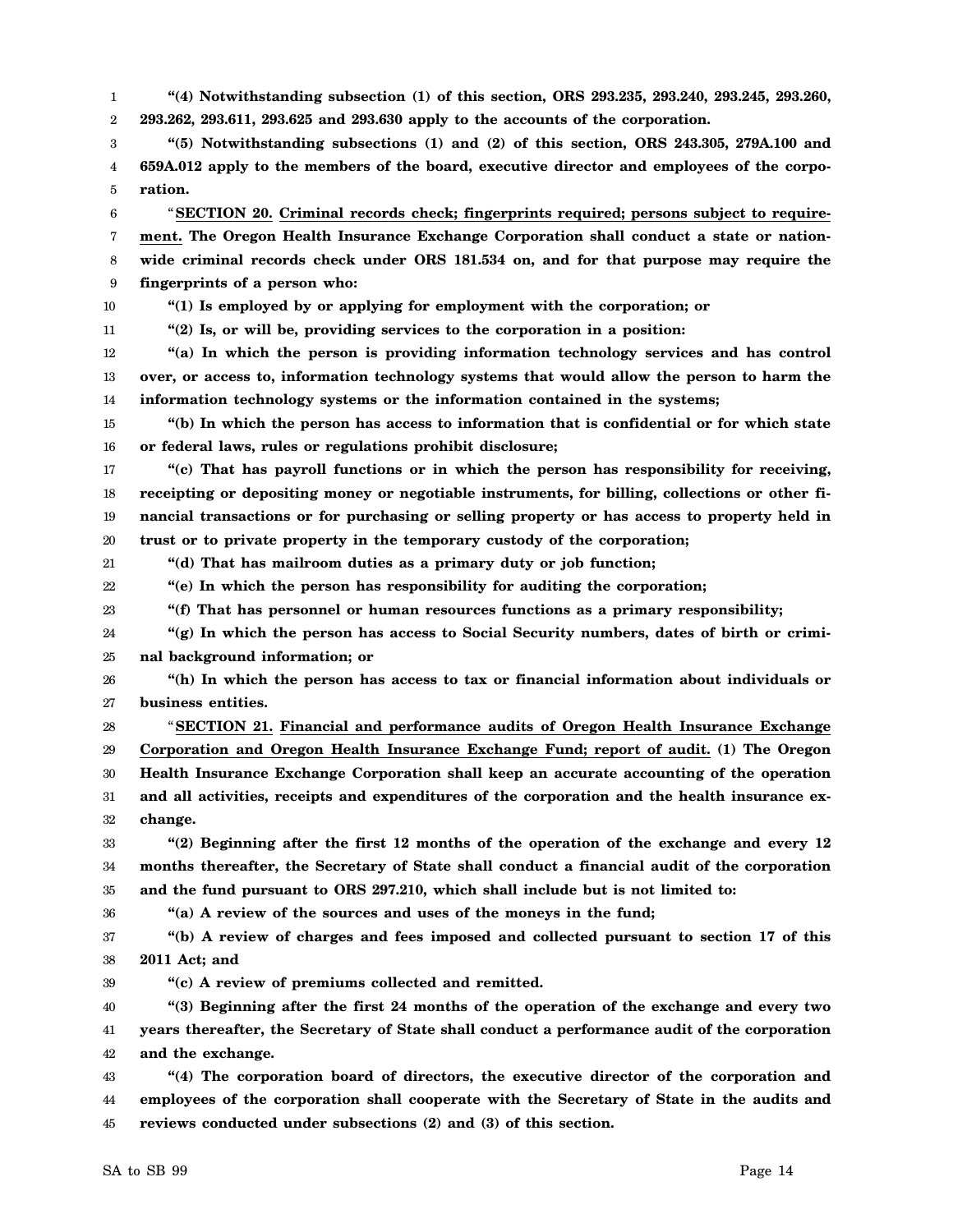1 2 **"(5) The audits shall be conducted using generally accepted accounting principles and any financial integrity requirements of federal authorities.**

3 4 **"(6) The cost of the audits required by subsections (2) and (3) of this section shall be paid by the corporation.**

5 6 7 8 9 10 11 **"(7) The Secretary of State shall issue a report to the Governor, the President of the Senate, the Speaker of the House of Representatives, the Oregon Health Authority, the Oregon Health Policy Board, the Department of Consumer and Business Services and appropriate federal authorities on the results of each audit conducted pursuant to this section, including any recommendations for corrective actions. The report shall be available for public inspection, in accordance with the Secretary of State's established rules and procedures governing public disclosure of audit documents.**

12 13 14 15 16 17 18 **"(8) To the extent the audit requirements under this section are similar to any audit requirements imposed on the corporation by federal authorities, the Secretary of State and the corporation shall make reasonable efforts to coordinate with the federal authorities to promote efficiency and the best use of resources in the timing and provision of information. "(9) Not later than the 90th day after the Secretary of State completes and delivers an audit report issued under subsection (7) of this section, the corporation shall notify the Secretary of State in writing of the corrective actions taken or to be taken, if any, in re-**

20 21 22 23 **period for good cause.** "**SECTION 22. Quarterly and annual reports. (1) The executive director of the Oregon Health Insurance Exchange Corporation shall report to the Legislative Assembly each calendar quarter on:**

**sponse to any recommendations in the report. The Secretary of State may extend the 90-day**

24 25 26 27 **"(a) The financial condition of the health insurance exchange, including actual and projected revenues and expenses of the administrative operations of the exchange and commissions paid to insurance producers out of fees collected under section 17 (5) of this 2011 Act;**

28 29 **"(b) The implementation of the business plan adopted by the corporation board of directors;**

30 **"(c) The development of the information technology system for the exchange; and**

**"(d) Any other information requested by the leadership of the Legislative Assembly.**

32 33 34 **"(2) The corporation board of directors shall provide to the Legislative Assembly, the Governor, the Oregon Health Authority, the Oregon Health Policy Board and the Department of Consumer and Business Services, not later than April 15 of each year:**

35 36 **"(a) A report covering the activities and operations of the corporation during the previous year of operations;**

37 38 **"(b) A statement of the financial condition of the Oregon Health Insurance Exchange Fund as of December 31 of the previous year;**

39

19

31

**"(c) A description of the role of insurance producers in the exchange; and**

40 41 **"(d) Recommendations, if any, for additional groups to be eligible to purchase qualified health plans through the exchange under section 11 of this 2011 Act.**

42 43 44 45 "**SECTION 23. Complaints and investigations confidential; permitted disclosures. (1) A complaint made to the executive director of the Oregon Health Insurance Exchange Corporation with respect to any prospective or certified qualified health plan, and the record thereof, shall be confidential and may not be disclosed except as provided in sections 15 and**